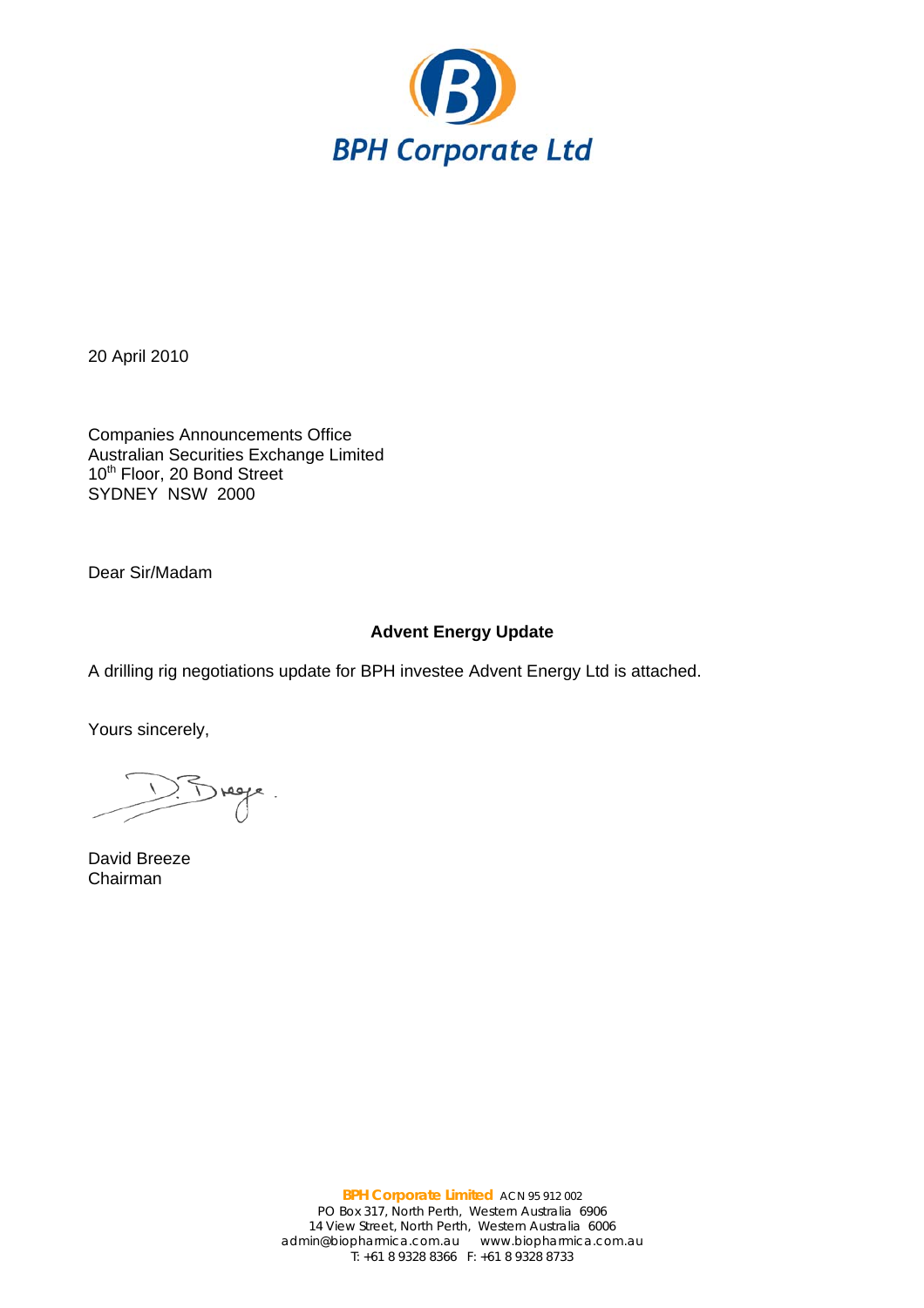

20 April 2010

Companies Announcement Office Australian Securities Exchange Limited 10th Floor, 20 Bond Street SYDNEY NSW 2000

Dear Sir,

## **ADVENT ENERGY CONTRACTS DRILLING RIG FOR PEP11 OFFSHORE NEW SOUTH WALES**

MEC Resources (ASX:MMR) is pleased to advise that investee company Advent Energy Ltd ("Advent") has signed an agreement with Apache Energy Ltd and Diamond Offshore Drilling (Australia) LLC for the drilling rig *Ocean Patriot*.

The Ocean Patriot has been contracted to drill PEP11 in the Offshore Sydney Basin. PEP11 is being progressed with joint venture partner Bounty Oil and Gas (ASX: BUY).

An exact date for drilling is yet to be determined and is contingent upon pre-existing contracts between the other parties. The range of dates to commence drilling in PEP 11 is within the third quarter of 2010, with operations currently planned for mid August and expected to take approximately 25 days.

Advent Energy Executive Director Mr David Breeze said the drilling program represents a significant development for natural gas exploration off the coast of New South Wales.

"This project with be the first drilling rig to explore for natural gas off the coast of NSW, and represents a major step for the company and its shareholders" Mr Breeze said.

"It is a milestone for Advent Energy and joint venture partner Bounty. Sydney could be sitting on the doorstep of what could be a new and very large hydrocarbon province prospectively of global significance".

Following revision of newly reprocessed seismic data by Tanvinh Resources, a new target has been increased to prospect status and will be the first prospect drilled in PEP11. The prospective P50 Original Gas In Place (OGIP) estimate is 6.09 Trillion cubic feet (P90 = 1.77 Tcf, P10 = 24.76 Tcf).

Further details regarding the drilling operations will be announced to shareholders and the market as they become available.

Yours faithfully,

David Breeze Executive Director MEC Resources Ltd PO Box 317 North Perth WA 6906 Tel: +61 8 9328 8477

### **About MEC Resources**

Media Enquiries: Bill Kemmery Fortbridge Consulting Tel: +61 2 9331 0655 Mobile: +61 400 122 449

ASX listed MEC Resources (ASX: MMR) invests into exploration companies targeting potentially large energy and mineral resources. The Company has been registered by the Australian Federal Government as a Pooled Development Fund enabling most MEC shareholders to receive tax free capital gains on their shares and tax free dividends.